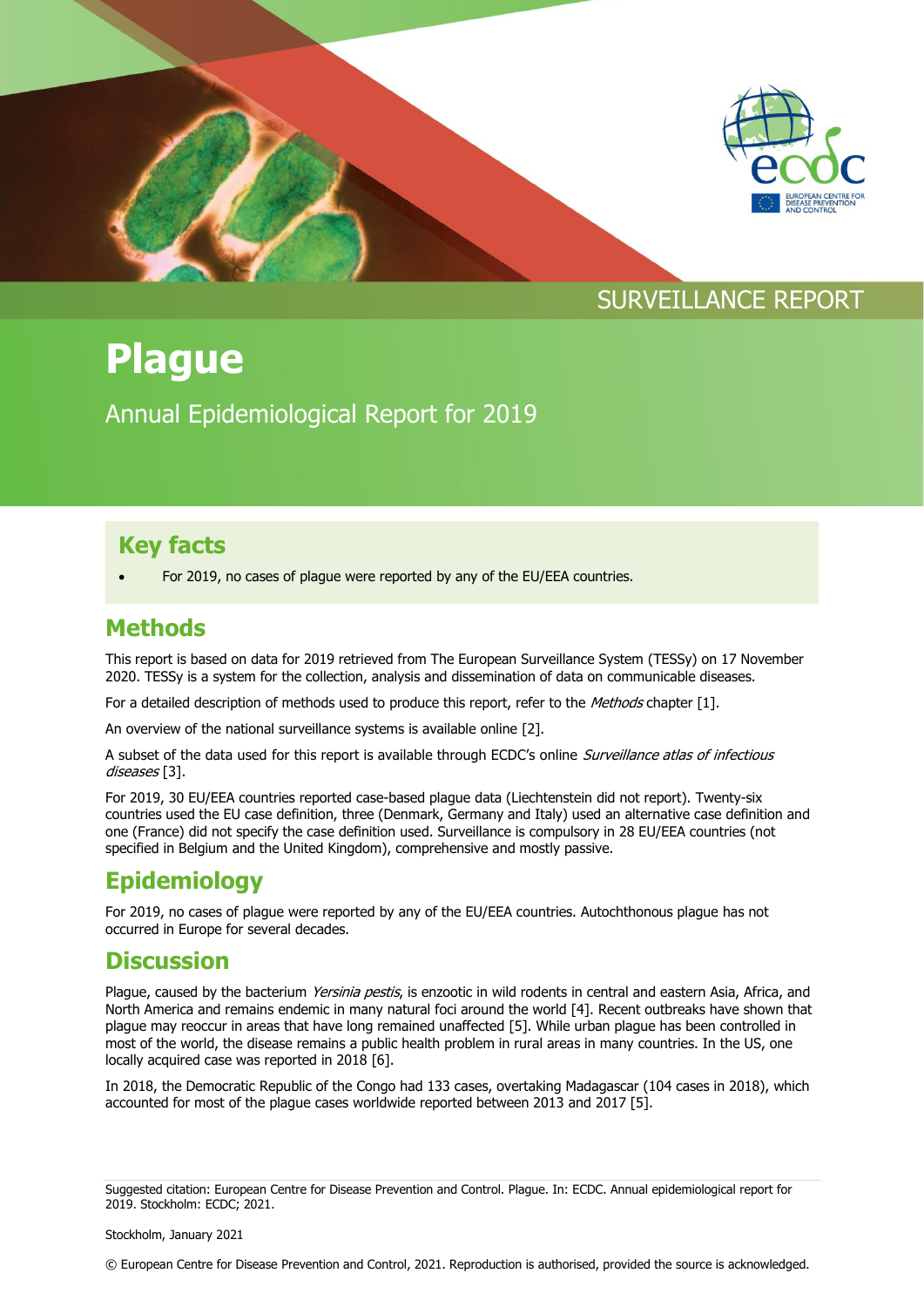### **Public health implications**

Plague has been absent from Europe for over half a century, however it should be considered in the diagnosis for symptomatic travellers returning from risk areas [7]. In risk areas, plague can be avoided by reducing the risk of contact with wild rodents and their fleas, either through personal protection or environmental sanitation, including rodent and flea control [8]. In natural foci, monitoring programmes should be set up so that control can be promptly initiated. There is no approved vaccine, but antibiotics can be used as prophylaxis. Prophylactic treatment is only recommended for those who have been in close contact with plague cases, or who have had other types of high-risk exposure, such as bites from fleas or direct contact with the bodily fluids or tissues of infected animals [7]. Healthcare workers should apply appropriate protective measures (i.e. wear gloves and masks) when dealing with patients, particularly for cases of pneumonic plague [7].